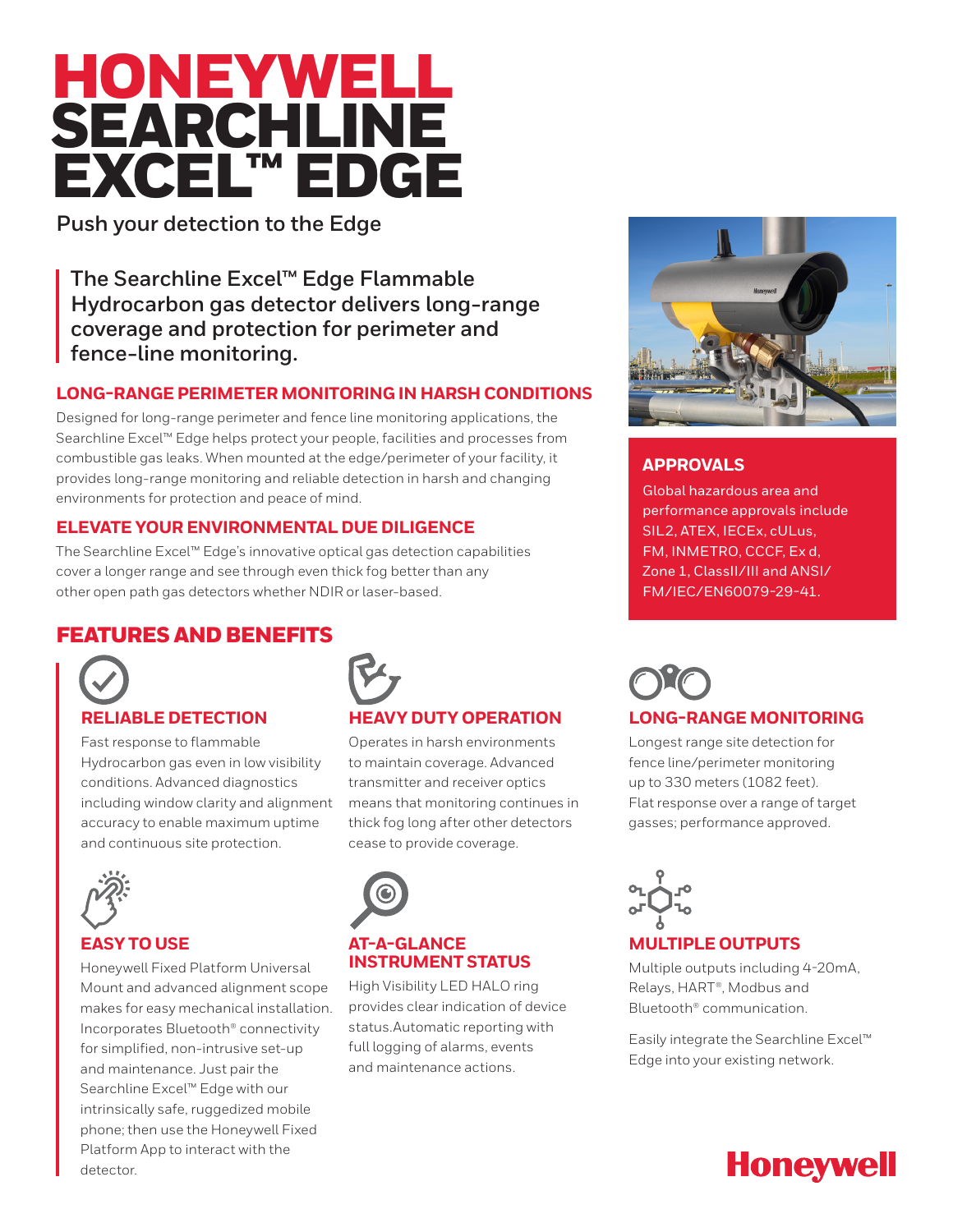# Honeywell Searchline Excel™ Edge Technical Specifications *See product manual for full specifications*.

| <b>Technical Specifications</b>                        |                                                                                                                                                                                                                                                                                                                                                                                                                                                                                                                                                                                                                                                                                                                                                                                                                                                                                                                                                                                             |
|--------------------------------------------------------|---------------------------------------------------------------------------------------------------------------------------------------------------------------------------------------------------------------------------------------------------------------------------------------------------------------------------------------------------------------------------------------------------------------------------------------------------------------------------------------------------------------------------------------------------------------------------------------------------------------------------------------------------------------------------------------------------------------------------------------------------------------------------------------------------------------------------------------------------------------------------------------------------------------------------------------------------------------------------------------------|
| <b>Primary Gases</b><br>(Performance approved $1, 2$ ) | Searchline Excel™ Edge will respond to a wide range of Hydrocarbon Gases as most of these gases<br>absorb IR in the required wavelengths: Methane <sup>1,2</sup> , Ethane <sup>1</sup> , Propane <sup>1,2</sup> , Butane <sup>1</sup> , Pentane <sup>1</sup> , Hexane,<br>Ethylene <sup>1</sup> , Propylene <sup>1</sup> ; <sup>1</sup> FM Performance Approved; <sup>2</sup> DNV approved                                                                                                                                                                                                                                                                                                                                                                                                                                                                                                                                                                                                  |
| Range                                                  | 0-5 LEL.m; for ppm.m equivalents see manual                                                                                                                                                                                                                                                                                                                                                                                                                                                                                                                                                                                                                                                                                                                                                                                                                                                                                                                                                 |
| <b>Recommended Alarm Setting</b>                       | Low 1 LEL.m; High 3 LEL.m; for ppm.m equivalents see manual                                                                                                                                                                                                                                                                                                                                                                                                                                                                                                                                                                                                                                                                                                                                                                                                                                                                                                                                 |
| Recommended Minimum<br><b>Alarm Setting</b>            | 0.5 LEL.m; for ppm.m equivalents see manual                                                                                                                                                                                                                                                                                                                                                                                                                                                                                                                                                                                                                                                                                                                                                                                                                                                                                                                                                 |
| Path Length                                            | 60 m to 330 m (196 ft to 1082 ft)                                                                                                                                                                                                                                                                                                                                                                                                                                                                                                                                                                                                                                                                                                                                                                                                                                                                                                                                                           |
| Speed of Response                                      | T90 less than 3 seconds                                                                                                                                                                                                                                                                                                                                                                                                                                                                                                                                                                                                                                                                                                                                                                                                                                                                                                                                                                     |
| Analog Output Signal                                   | 4-20 mA Normal operation, 1 mA Fault*, 2 mA Inhibit, 3 mA Warning, 21 mA Overrange.<br>Linearized 0-5 LEL.m                                                                                                                                                                                                                                                                                                                                                                                                                                                                                                                                                                                                                                                                                                                                                                                                                                                                                 |
| <b>Environmental Operating</b><br>Temperature          | -55°C to +75°C (-67°F to +167°F);<br>DNVGL-CG-0339 Location Class B                                                                                                                                                                                                                                                                                                                                                                                                                                                                                                                                                                                                                                                                                                                                                                                                                                                                                                                         |
| Storage Temperature Range                              | -55°C to +75°C (-67°F to 167°F). DNVGL-CG-0339 Location Class B                                                                                                                                                                                                                                                                                                                                                                                                                                                                                                                                                                                                                                                                                                                                                                                                                                                                                                                             |
| Power Supply                                           | 24 Vdc nominal (18 Vdc to 32 Vdc)                                                                                                                                                                                                                                                                                                                                                                                                                                                                                                                                                                                                                                                                                                                                                                                                                                                                                                                                                           |
| Power Consumption<br>(Average RMS)                     | Transmitter: Above +30°C (+86°F) = 3.8 W; +30°C to -30°C (+86°F to -22°F) = 5.6 W; Below -30°C<br>$(-22^{\circ}F) = 11.8 W$<br>Receiver: Above +30°C (+86°F)= 3.0 W; +30°C to -30°C (+86°F to -22°F) = 4.8 W; Below -30°C<br>$(-22^{\circ}F) = 7.4 W$                                                                                                                                                                                                                                                                                                                                                                                                                                                                                                                                                                                                                                                                                                                                       |
| <b>Output Signals</b>                                  | 4-20 mA with HART®, Fault relay, Alarm 1 relay, Alarm 2 relay, Modbus, Bluetooth®<br>(range up to 20 m (66 ft), depends on mobile device and environmental conditions)                                                                                                                                                                                                                                                                                                                                                                                                                                                                                                                                                                                                                                                                                                                                                                                                                      |
| <b>Relay Outputs</b>                                   | Max. 32 Vdc/ac, max. 2 A resistive load                                                                                                                                                                                                                                                                                                                                                                                                                                                                                                                                                                                                                                                                                                                                                                                                                                                                                                                                                     |
| Humidity                                               | 0-99% Relative Humidity Non-condensing. DNVGL-CG-0339 Location Class B                                                                                                                                                                                                                                                                                                                                                                                                                                                                                                                                                                                                                                                                                                                                                                                                                                                                                                                      |
| Pressure                                               | 91.5-105.5 kPa (915-1055 mBar, non-compensated)                                                                                                                                                                                                                                                                                                                                                                                                                                                                                                                                                                                                                                                                                                                                                                                                                                                                                                                                             |
| Repeatability                                          | ±0.4 LEL.m; for ppm.m equivalents see manual                                                                                                                                                                                                                                                                                                                                                                                                                                                                                                                                                                                                                                                                                                                                                                                                                                                                                                                                                |
| Temperature Drift -40°C to +65°C<br>(-40 °F to 149 °F) | ±0.2 LEL.m @ zero<br>$±0.5$ LEL.m @3 LEL.m                                                                                                                                                                                                                                                                                                                                                                                                                                                                                                                                                                                                                                                                                                                                                                                                                                                                                                                                                  |
| Warm-up Time                                           | Less than 5 minutes (operational), less than 1 hour (fully stabilized)                                                                                                                                                                                                                                                                                                                                                                                                                                                                                                                                                                                                                                                                                                                                                                                                                                                                                                                      |
| <b>Internal Battery Cell</b>                           | TLH-2450, 10-year lifetime (replaced only by authorized service)                                                                                                                                                                                                                                                                                                                                                                                                                                                                                                                                                                                                                                                                                                                                                                                                                                                                                                                            |
| Weight                                                 | Searchline Excel™ Edge: Rx 6.1 kg (13.4 lb), Tx 6.0 kg (13.2 lb)<br>Universal Mounting Bracket: 3.1 kg (6.9 lb) Stainless Steel<br>Mount Plate Adaptor: 3.71 kg (8.18 lb) Stainless Steel                                                                                                                                                                                                                                                                                                                                                                                                                                                                                                                                                                                                                                                                                                                                                                                                   |
| Dimensions                                             | Searchline Excel™ Edge: 103 mm dia x 325 mm x 180 mm (4.06 in dia x 12.8 in x 7.09 in)<br>Universal Mounting Bracket: 165 mm x 165 mm x 130 mm (6.5 in x 6.5 in x 5.12 in)<br>Mount Plate Adaptor: 210 mm x 210 mm x 127 mm (8.23 in x 8.23 in x 5 in)                                                                                                                                                                                                                                                                                                                                                                                                                                                                                                                                                                                                                                                                                                                                      |
| <b>Ingress Protection</b>                              | IP66/67 (Type 4X, in accordance with NEMA 250); Resistance to salt mist and sulfuric atmosphere<br>(15-60 minutes exposure to salt air/mist; 15-60 minutes to sulfuric atmosphere)                                                                                                                                                                                                                                                                                                                                                                                                                                                                                                                                                                                                                                                                                                                                                                                                          |
| Safety Approvals                                       | cULus:<br>Class I, Division 1, Groups. B,C,D, T4, Ta -55°C to 75°C (-67°F to 167°F) Class II, Division 1, Groups.<br>E,F,G, T4, Ta -55°C to 55°C (-67°F to 131°F) Class III Div. 1; Class I Zone 1 AEx db ia IIC T4 Gb, Ta<br>-55°C to 75°C (-67°F to 167°F) Class I Zone 1 AEx db eb ia IIC T4 Gb, Ta -55°C to 75°C (-67°F to<br>167°F) Zone 21 AEx tb IIIC T100°C Db, Ta -55°C to 55°C (-67°F to 131°F); Um = 250 Vrms<br><b>IECEx:</b><br>IECEx ULD 18.0016X; Ex db ia IIC T4 Gb (for flameproof Ex d installations)<br>Ex db eb ia IIC T4 Gb (for increased safety Ex e installations) Ex tb IIIC 100°C Db<br>Tamb -55°C to 75°C (-67°F to 167°F); Um = 250 Vrms<br><b>Performance Approvals:</b><br>ANSI/FM/IEC/EN 60079-29-4<br><b>Functional Safety (SIL):</b><br>SIL 2 certified by TUV (SUD) to EN61508<br><b>Core Approvals:</b><br>EN 50270: (EMC) IEC/EN 61000-6-4; Radio Equipment Directive 2014/53/EU<br>IEC/EN/UL/CSA 61010 (Electrical Safety); FCC / IC; RoHS, China RoHS |

 \*Searchline ExcelTM Plus will indicate Fault after 30s without signal. This value is programmable. To comply with FM performance approval, the maximum value for Time to Block is 200s.